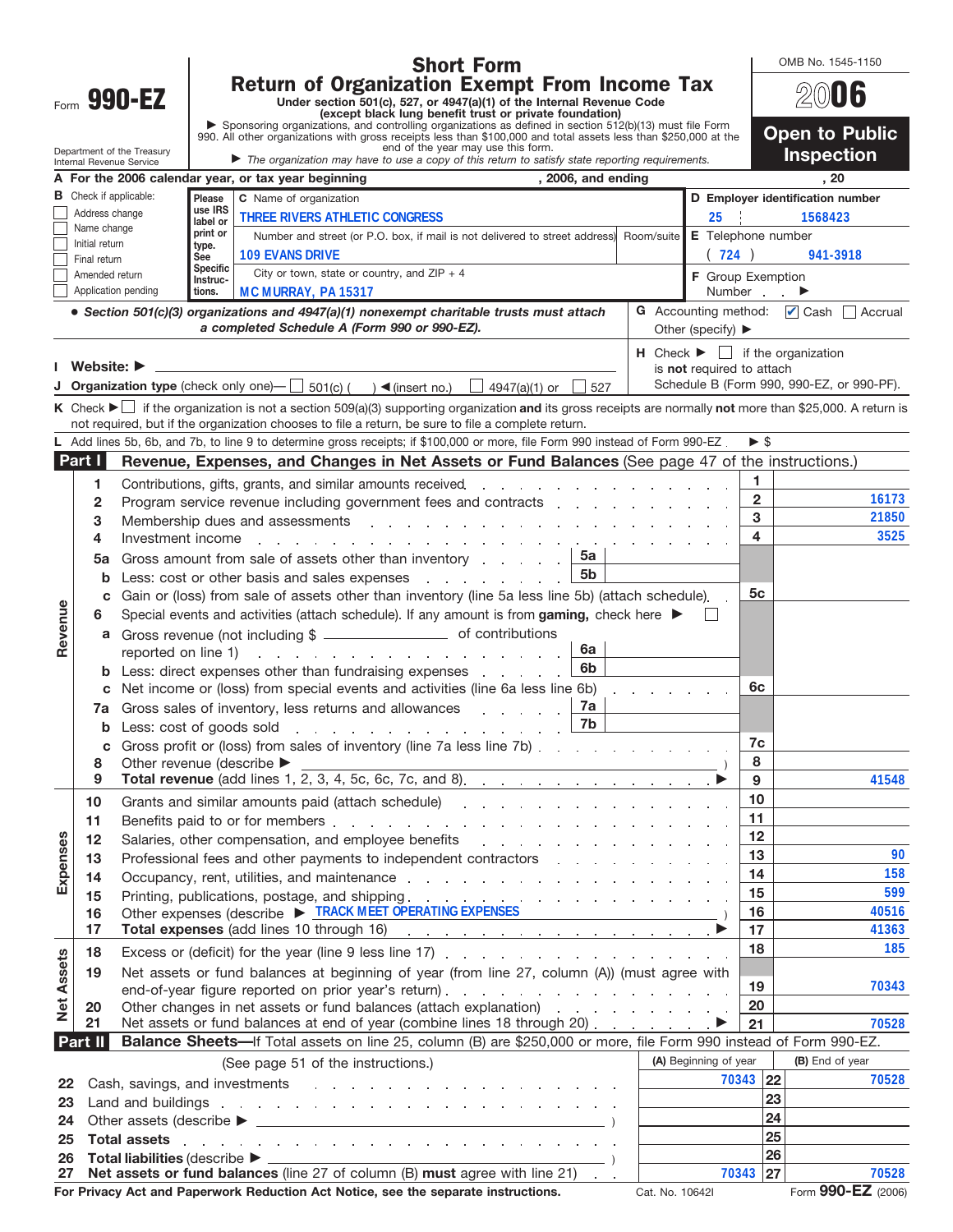| Statement of Program Service Accomplishments (See page 51 of the instructions.)<br>Part III<br><b>Expenses</b><br>(Required for 501(c)(3)<br>What is the organization's primary exempt purpose?<br>Describe what was achieved in carrying out the organization's exempt purposes. In a clear and concise manner,<br>optional for others.)<br>describe the services provided, the number of persons benefited, or other relevant information for each program title.<br>28 EXPENSES INVOLVED IN IN THE PROMOTION OF AMATEUR ATHLETICS<br>$(Grants $ \fbox{ ) }$   If this amount includes foreign grants, check here $\fbox{ ) }$<br>28a<br>29<br>(Grants \$ ) If this amount includes foreign grants, check here entitled by the set of the set of the set of the set of the set of the set of the set of the set of the set of the set of the set of the set of the set of the<br>29a<br>) If this amount includes foreign grants, check here<br>(Grants \$<br>30a<br>) If this amount includes foreign grants, check here<br>(Grants \$<br>31a<br>32<br>List of Officers, Directors, Trustees, and Key Employees (List each one even if not compensated. See page 52 of the instructions.)<br><b>Part IV</b><br>(D) Contributions to<br>(B) Title and average<br>(C) Compensation<br>(E) Expense<br>(A) Name and address<br>hours per week<br>employee benefit plans &<br>account and<br>(If not paid,<br>devoted to position<br>enter -0-.)<br>deferred compensation<br>other allowances<br>Yes No<br>Other Information (Note the statement requirement in General Instruction V.)<br>Part V<br>Did the organization engage in any activity not previously reported to the IRS? If "Yes," attach a detailed<br>33<br>33<br>description of each activity<br>and the companion of the companion of the companion of the companion of the companion of the companion of the companion of the companion of the companion of the companion of the companion of the companion of the companion<br>Were any changes made to the organizing or governing documents but not reported to the IRS? If "Yes,"<br>34<br>34<br>attach a conformed copy of the changes<br>والمتواطن والمتواطن والمتواطن والمتواطن والمتواطن والمتواطن والمتواطن والمتواطن والمتواطن<br>If the organization had income from business activities, such as those reported on lines 2, 6, and 7 (among others), but not<br>35<br>reported on Form 990-T, attach a statement explaining your reason for not reporting the income on Form 990-T.<br>a Did the organization have unrelated business gross income of \$1,000 or more or 6033(e) notice, reporting, and<br>35a<br>proxy tax requirements?<br>a constitution of the constitution of the constitution of the constitution of the constitution of the constitution of<br>35b<br>Was there a liquidation, dissolution, termination, or substantial contraction during the year? (If "Yes," attach a<br>36<br>36<br>statement.)<br>and the company of the company of the company of the company of the company of the company of the company of the company of the company of the company of the company of the company of the company of the company of the comp<br>0<br>37a Enter amount of political expenditures, direct or indirect, as described in the instructions. $\triangleright$ 37a<br>37b<br>38a Did the organization borrow from, or make any loans to, any officer, director, trustee, or key employee or were<br><b>38a</b><br>any such loans made in a prior year and still unpaid at the start of the period covered by this return?<br><b>b</b> If "Yes," attach the schedule specified in the line 38 instructions and enter the amount |  | Form 990-EZ (2006) |  |  |  |  |  |                                 |  |  | Page 2 |
|------------------------------------------------------------------------------------------------------------------------------------------------------------------------------------------------------------------------------------------------------------------------------------------------------------------------------------------------------------------------------------------------------------------------------------------------------------------------------------------------------------------------------------------------------------------------------------------------------------------------------------------------------------------------------------------------------------------------------------------------------------------------------------------------------------------------------------------------------------------------------------------------------------------------------------------------------------------------------------------------------------------------------------------------------------------------------------------------------------------------------------------------------------------------------------------------------------------------------------------------------------------------------------------------------------------------------------------------------------------------------------------------------------------------------------------------------------------------------------------------------------------------------------------------------------------------------------------------------------------------------------------------------------------------------------------------------------------------------------------------------------------------------------------------------------------------------------------------------------------------------------------------------------------------------------------------------------------------------------------------------------------------------------------------------------------------------------------------------------------------------------------------------------------------------------------------------------------------------------------------------------------------------------------------------------------------------------------------------------------------------------------------------------------------------------------------------------------------------------------------------------------------------------------------------------------------------------------------------------------------------------------------------------------------------------------------------------------------------------------------------------------------------------------------------------------------------------------------------------------------------------------------------------------------------------------------------------------------------------------------------------------------------------------------------------------------------------------------------------------------------------------------------------------------------------------------------------------------------------------------------------------------------------------------------------------------------------------------------------------------------------------------------------------------------------------------------------------------------------------------------------------------------------------------------------------------------------------------------------------------------------------------------------------------------------|--|--------------------|--|--|--|--|--|---------------------------------|--|--|--------|
|                                                                                                                                                                                                                                                                                                                                                                                                                                                                                                                                                                                                                                                                                                                                                                                                                                                                                                                                                                                                                                                                                                                                                                                                                                                                                                                                                                                                                                                                                                                                                                                                                                                                                                                                                                                                                                                                                                                                                                                                                                                                                                                                                                                                                                                                                                                                                                                                                                                                                                                                                                                                                                                                                                                                                                                                                                                                                                                                                                                                                                                                                                                                                                                                                                                                                                                                                                                                                                                                                                                                                                                                                                                                                    |  |                    |  |  |  |  |  |                                 |  |  |        |
|                                                                                                                                                                                                                                                                                                                                                                                                                                                                                                                                                                                                                                                                                                                                                                                                                                                                                                                                                                                                                                                                                                                                                                                                                                                                                                                                                                                                                                                                                                                                                                                                                                                                                                                                                                                                                                                                                                                                                                                                                                                                                                                                                                                                                                                                                                                                                                                                                                                                                                                                                                                                                                                                                                                                                                                                                                                                                                                                                                                                                                                                                                                                                                                                                                                                                                                                                                                                                                                                                                                                                                                                                                                                                    |  |                    |  |  |  |  |  | and (4) organizations           |  |  |        |
|                                                                                                                                                                                                                                                                                                                                                                                                                                                                                                                                                                                                                                                                                                                                                                                                                                                                                                                                                                                                                                                                                                                                                                                                                                                                                                                                                                                                                                                                                                                                                                                                                                                                                                                                                                                                                                                                                                                                                                                                                                                                                                                                                                                                                                                                                                                                                                                                                                                                                                                                                                                                                                                                                                                                                                                                                                                                                                                                                                                                                                                                                                                                                                                                                                                                                                                                                                                                                                                                                                                                                                                                                                                                                    |  |                    |  |  |  |  |  | and $\hat{4947}$ (a)(1) trusts; |  |  |        |
|                                                                                                                                                                                                                                                                                                                                                                                                                                                                                                                                                                                                                                                                                                                                                                                                                                                                                                                                                                                                                                                                                                                                                                                                                                                                                                                                                                                                                                                                                                                                                                                                                                                                                                                                                                                                                                                                                                                                                                                                                                                                                                                                                                                                                                                                                                                                                                                                                                                                                                                                                                                                                                                                                                                                                                                                                                                                                                                                                                                                                                                                                                                                                                                                                                                                                                                                                                                                                                                                                                                                                                                                                                                                                    |  |                    |  |  |  |  |  |                                 |  |  |        |
|                                                                                                                                                                                                                                                                                                                                                                                                                                                                                                                                                                                                                                                                                                                                                                                                                                                                                                                                                                                                                                                                                                                                                                                                                                                                                                                                                                                                                                                                                                                                                                                                                                                                                                                                                                                                                                                                                                                                                                                                                                                                                                                                                                                                                                                                                                                                                                                                                                                                                                                                                                                                                                                                                                                                                                                                                                                                                                                                                                                                                                                                                                                                                                                                                                                                                                                                                                                                                                                                                                                                                                                                                                                                                    |  |                    |  |  |  |  |  |                                 |  |  |        |
|                                                                                                                                                                                                                                                                                                                                                                                                                                                                                                                                                                                                                                                                                                                                                                                                                                                                                                                                                                                                                                                                                                                                                                                                                                                                                                                                                                                                                                                                                                                                                                                                                                                                                                                                                                                                                                                                                                                                                                                                                                                                                                                                                                                                                                                                                                                                                                                                                                                                                                                                                                                                                                                                                                                                                                                                                                                                                                                                                                                                                                                                                                                                                                                                                                                                                                                                                                                                                                                                                                                                                                                                                                                                                    |  |                    |  |  |  |  |  |                                 |  |  |        |
|                                                                                                                                                                                                                                                                                                                                                                                                                                                                                                                                                                                                                                                                                                                                                                                                                                                                                                                                                                                                                                                                                                                                                                                                                                                                                                                                                                                                                                                                                                                                                                                                                                                                                                                                                                                                                                                                                                                                                                                                                                                                                                                                                                                                                                                                                                                                                                                                                                                                                                                                                                                                                                                                                                                                                                                                                                                                                                                                                                                                                                                                                                                                                                                                                                                                                                                                                                                                                                                                                                                                                                                                                                                                                    |  |                    |  |  |  |  |  |                                 |  |  | 41363  |
|                                                                                                                                                                                                                                                                                                                                                                                                                                                                                                                                                                                                                                                                                                                                                                                                                                                                                                                                                                                                                                                                                                                                                                                                                                                                                                                                                                                                                                                                                                                                                                                                                                                                                                                                                                                                                                                                                                                                                                                                                                                                                                                                                                                                                                                                                                                                                                                                                                                                                                                                                                                                                                                                                                                                                                                                                                                                                                                                                                                                                                                                                                                                                                                                                                                                                                                                                                                                                                                                                                                                                                                                                                                                                    |  |                    |  |  |  |  |  |                                 |  |  |        |
|                                                                                                                                                                                                                                                                                                                                                                                                                                                                                                                                                                                                                                                                                                                                                                                                                                                                                                                                                                                                                                                                                                                                                                                                                                                                                                                                                                                                                                                                                                                                                                                                                                                                                                                                                                                                                                                                                                                                                                                                                                                                                                                                                                                                                                                                                                                                                                                                                                                                                                                                                                                                                                                                                                                                                                                                                                                                                                                                                                                                                                                                                                                                                                                                                                                                                                                                                                                                                                                                                                                                                                                                                                                                                    |  |                    |  |  |  |  |  |                                 |  |  |        |
|                                                                                                                                                                                                                                                                                                                                                                                                                                                                                                                                                                                                                                                                                                                                                                                                                                                                                                                                                                                                                                                                                                                                                                                                                                                                                                                                                                                                                                                                                                                                                                                                                                                                                                                                                                                                                                                                                                                                                                                                                                                                                                                                                                                                                                                                                                                                                                                                                                                                                                                                                                                                                                                                                                                                                                                                                                                                                                                                                                                                                                                                                                                                                                                                                                                                                                                                                                                                                                                                                                                                                                                                                                                                                    |  |                    |  |  |  |  |  |                                 |  |  |        |
|                                                                                                                                                                                                                                                                                                                                                                                                                                                                                                                                                                                                                                                                                                                                                                                                                                                                                                                                                                                                                                                                                                                                                                                                                                                                                                                                                                                                                                                                                                                                                                                                                                                                                                                                                                                                                                                                                                                                                                                                                                                                                                                                                                                                                                                                                                                                                                                                                                                                                                                                                                                                                                                                                                                                                                                                                                                                                                                                                                                                                                                                                                                                                                                                                                                                                                                                                                                                                                                                                                                                                                                                                                                                                    |  |                    |  |  |  |  |  |                                 |  |  |        |
|                                                                                                                                                                                                                                                                                                                                                                                                                                                                                                                                                                                                                                                                                                                                                                                                                                                                                                                                                                                                                                                                                                                                                                                                                                                                                                                                                                                                                                                                                                                                                                                                                                                                                                                                                                                                                                                                                                                                                                                                                                                                                                                                                                                                                                                                                                                                                                                                                                                                                                                                                                                                                                                                                                                                                                                                                                                                                                                                                                                                                                                                                                                                                                                                                                                                                                                                                                                                                                                                                                                                                                                                                                                                                    |  |                    |  |  |  |  |  |                                 |  |  |        |
|                                                                                                                                                                                                                                                                                                                                                                                                                                                                                                                                                                                                                                                                                                                                                                                                                                                                                                                                                                                                                                                                                                                                                                                                                                                                                                                                                                                                                                                                                                                                                                                                                                                                                                                                                                                                                                                                                                                                                                                                                                                                                                                                                                                                                                                                                                                                                                                                                                                                                                                                                                                                                                                                                                                                                                                                                                                                                                                                                                                                                                                                                                                                                                                                                                                                                                                                                                                                                                                                                                                                                                                                                                                                                    |  |                    |  |  |  |  |  |                                 |  |  |        |
|                                                                                                                                                                                                                                                                                                                                                                                                                                                                                                                                                                                                                                                                                                                                                                                                                                                                                                                                                                                                                                                                                                                                                                                                                                                                                                                                                                                                                                                                                                                                                                                                                                                                                                                                                                                                                                                                                                                                                                                                                                                                                                                                                                                                                                                                                                                                                                                                                                                                                                                                                                                                                                                                                                                                                                                                                                                                                                                                                                                                                                                                                                                                                                                                                                                                                                                                                                                                                                                                                                                                                                                                                                                                                    |  |                    |  |  |  |  |  |                                 |  |  |        |
|                                                                                                                                                                                                                                                                                                                                                                                                                                                                                                                                                                                                                                                                                                                                                                                                                                                                                                                                                                                                                                                                                                                                                                                                                                                                                                                                                                                                                                                                                                                                                                                                                                                                                                                                                                                                                                                                                                                                                                                                                                                                                                                                                                                                                                                                                                                                                                                                                                                                                                                                                                                                                                                                                                                                                                                                                                                                                                                                                                                                                                                                                                                                                                                                                                                                                                                                                                                                                                                                                                                                                                                                                                                                                    |  |                    |  |  |  |  |  |                                 |  |  |        |
|                                                                                                                                                                                                                                                                                                                                                                                                                                                                                                                                                                                                                                                                                                                                                                                                                                                                                                                                                                                                                                                                                                                                                                                                                                                                                                                                                                                                                                                                                                                                                                                                                                                                                                                                                                                                                                                                                                                                                                                                                                                                                                                                                                                                                                                                                                                                                                                                                                                                                                                                                                                                                                                                                                                                                                                                                                                                                                                                                                                                                                                                                                                                                                                                                                                                                                                                                                                                                                                                                                                                                                                                                                                                                    |  |                    |  |  |  |  |  |                                 |  |  |        |
|                                                                                                                                                                                                                                                                                                                                                                                                                                                                                                                                                                                                                                                                                                                                                                                                                                                                                                                                                                                                                                                                                                                                                                                                                                                                                                                                                                                                                                                                                                                                                                                                                                                                                                                                                                                                                                                                                                                                                                                                                                                                                                                                                                                                                                                                                                                                                                                                                                                                                                                                                                                                                                                                                                                                                                                                                                                                                                                                                                                                                                                                                                                                                                                                                                                                                                                                                                                                                                                                                                                                                                                                                                                                                    |  |                    |  |  |  |  |  |                                 |  |  |        |
|                                                                                                                                                                                                                                                                                                                                                                                                                                                                                                                                                                                                                                                                                                                                                                                                                                                                                                                                                                                                                                                                                                                                                                                                                                                                                                                                                                                                                                                                                                                                                                                                                                                                                                                                                                                                                                                                                                                                                                                                                                                                                                                                                                                                                                                                                                                                                                                                                                                                                                                                                                                                                                                                                                                                                                                                                                                                                                                                                                                                                                                                                                                                                                                                                                                                                                                                                                                                                                                                                                                                                                                                                                                                                    |  |                    |  |  |  |  |  |                                 |  |  |        |
|                                                                                                                                                                                                                                                                                                                                                                                                                                                                                                                                                                                                                                                                                                                                                                                                                                                                                                                                                                                                                                                                                                                                                                                                                                                                                                                                                                                                                                                                                                                                                                                                                                                                                                                                                                                                                                                                                                                                                                                                                                                                                                                                                                                                                                                                                                                                                                                                                                                                                                                                                                                                                                                                                                                                                                                                                                                                                                                                                                                                                                                                                                                                                                                                                                                                                                                                                                                                                                                                                                                                                                                                                                                                                    |  |                    |  |  |  |  |  |                                 |  |  |        |
|                                                                                                                                                                                                                                                                                                                                                                                                                                                                                                                                                                                                                                                                                                                                                                                                                                                                                                                                                                                                                                                                                                                                                                                                                                                                                                                                                                                                                                                                                                                                                                                                                                                                                                                                                                                                                                                                                                                                                                                                                                                                                                                                                                                                                                                                                                                                                                                                                                                                                                                                                                                                                                                                                                                                                                                                                                                                                                                                                                                                                                                                                                                                                                                                                                                                                                                                                                                                                                                                                                                                                                                                                                                                                    |  |                    |  |  |  |  |  |                                 |  |  |        |
|                                                                                                                                                                                                                                                                                                                                                                                                                                                                                                                                                                                                                                                                                                                                                                                                                                                                                                                                                                                                                                                                                                                                                                                                                                                                                                                                                                                                                                                                                                                                                                                                                                                                                                                                                                                                                                                                                                                                                                                                                                                                                                                                                                                                                                                                                                                                                                                                                                                                                                                                                                                                                                                                                                                                                                                                                                                                                                                                                                                                                                                                                                                                                                                                                                                                                                                                                                                                                                                                                                                                                                                                                                                                                    |  |                    |  |  |  |  |  |                                 |  |  |        |
|                                                                                                                                                                                                                                                                                                                                                                                                                                                                                                                                                                                                                                                                                                                                                                                                                                                                                                                                                                                                                                                                                                                                                                                                                                                                                                                                                                                                                                                                                                                                                                                                                                                                                                                                                                                                                                                                                                                                                                                                                                                                                                                                                                                                                                                                                                                                                                                                                                                                                                                                                                                                                                                                                                                                                                                                                                                                                                                                                                                                                                                                                                                                                                                                                                                                                                                                                                                                                                                                                                                                                                                                                                                                                    |  |                    |  |  |  |  |  |                                 |  |  |        |
|                                                                                                                                                                                                                                                                                                                                                                                                                                                                                                                                                                                                                                                                                                                                                                                                                                                                                                                                                                                                                                                                                                                                                                                                                                                                                                                                                                                                                                                                                                                                                                                                                                                                                                                                                                                                                                                                                                                                                                                                                                                                                                                                                                                                                                                                                                                                                                                                                                                                                                                                                                                                                                                                                                                                                                                                                                                                                                                                                                                                                                                                                                                                                                                                                                                                                                                                                                                                                                                                                                                                                                                                                                                                                    |  |                    |  |  |  |  |  |                                 |  |  |        |
|                                                                                                                                                                                                                                                                                                                                                                                                                                                                                                                                                                                                                                                                                                                                                                                                                                                                                                                                                                                                                                                                                                                                                                                                                                                                                                                                                                                                                                                                                                                                                                                                                                                                                                                                                                                                                                                                                                                                                                                                                                                                                                                                                                                                                                                                                                                                                                                                                                                                                                                                                                                                                                                                                                                                                                                                                                                                                                                                                                                                                                                                                                                                                                                                                                                                                                                                                                                                                                                                                                                                                                                                                                                                                    |  |                    |  |  |  |  |  |                                 |  |  |        |
|                                                                                                                                                                                                                                                                                                                                                                                                                                                                                                                                                                                                                                                                                                                                                                                                                                                                                                                                                                                                                                                                                                                                                                                                                                                                                                                                                                                                                                                                                                                                                                                                                                                                                                                                                                                                                                                                                                                                                                                                                                                                                                                                                                                                                                                                                                                                                                                                                                                                                                                                                                                                                                                                                                                                                                                                                                                                                                                                                                                                                                                                                                                                                                                                                                                                                                                                                                                                                                                                                                                                                                                                                                                                                    |  |                    |  |  |  |  |  |                                 |  |  |        |
|                                                                                                                                                                                                                                                                                                                                                                                                                                                                                                                                                                                                                                                                                                                                                                                                                                                                                                                                                                                                                                                                                                                                                                                                                                                                                                                                                                                                                                                                                                                                                                                                                                                                                                                                                                                                                                                                                                                                                                                                                                                                                                                                                                                                                                                                                                                                                                                                                                                                                                                                                                                                                                                                                                                                                                                                                                                                                                                                                                                                                                                                                                                                                                                                                                                                                                                                                                                                                                                                                                                                                                                                                                                                                    |  |                    |  |  |  |  |  |                                 |  |  |        |
|                                                                                                                                                                                                                                                                                                                                                                                                                                                                                                                                                                                                                                                                                                                                                                                                                                                                                                                                                                                                                                                                                                                                                                                                                                                                                                                                                                                                                                                                                                                                                                                                                                                                                                                                                                                                                                                                                                                                                                                                                                                                                                                                                                                                                                                                                                                                                                                                                                                                                                                                                                                                                                                                                                                                                                                                                                                                                                                                                                                                                                                                                                                                                                                                                                                                                                                                                                                                                                                                                                                                                                                                                                                                                    |  |                    |  |  |  |  |  |                                 |  |  |        |
|                                                                                                                                                                                                                                                                                                                                                                                                                                                                                                                                                                                                                                                                                                                                                                                                                                                                                                                                                                                                                                                                                                                                                                                                                                                                                                                                                                                                                                                                                                                                                                                                                                                                                                                                                                                                                                                                                                                                                                                                                                                                                                                                                                                                                                                                                                                                                                                                                                                                                                                                                                                                                                                                                                                                                                                                                                                                                                                                                                                                                                                                                                                                                                                                                                                                                                                                                                                                                                                                                                                                                                                                                                                                                    |  |                    |  |  |  |  |  |                                 |  |  |        |
|                                                                                                                                                                                                                                                                                                                                                                                                                                                                                                                                                                                                                                                                                                                                                                                                                                                                                                                                                                                                                                                                                                                                                                                                                                                                                                                                                                                                                                                                                                                                                                                                                                                                                                                                                                                                                                                                                                                                                                                                                                                                                                                                                                                                                                                                                                                                                                                                                                                                                                                                                                                                                                                                                                                                                                                                                                                                                                                                                                                                                                                                                                                                                                                                                                                                                                                                                                                                                                                                                                                                                                                                                                                                                    |  |                    |  |  |  |  |  |                                 |  |  |        |
|                                                                                                                                                                                                                                                                                                                                                                                                                                                                                                                                                                                                                                                                                                                                                                                                                                                                                                                                                                                                                                                                                                                                                                                                                                                                                                                                                                                                                                                                                                                                                                                                                                                                                                                                                                                                                                                                                                                                                                                                                                                                                                                                                                                                                                                                                                                                                                                                                                                                                                                                                                                                                                                                                                                                                                                                                                                                                                                                                                                                                                                                                                                                                                                                                                                                                                                                                                                                                                                                                                                                                                                                                                                                                    |  |                    |  |  |  |  |  |                                 |  |  |        |
|                                                                                                                                                                                                                                                                                                                                                                                                                                                                                                                                                                                                                                                                                                                                                                                                                                                                                                                                                                                                                                                                                                                                                                                                                                                                                                                                                                                                                                                                                                                                                                                                                                                                                                                                                                                                                                                                                                                                                                                                                                                                                                                                                                                                                                                                                                                                                                                                                                                                                                                                                                                                                                                                                                                                                                                                                                                                                                                                                                                                                                                                                                                                                                                                                                                                                                                                                                                                                                                                                                                                                                                                                                                                                    |  |                    |  |  |  |  |  |                                 |  |  |        |
|                                                                                                                                                                                                                                                                                                                                                                                                                                                                                                                                                                                                                                                                                                                                                                                                                                                                                                                                                                                                                                                                                                                                                                                                                                                                                                                                                                                                                                                                                                                                                                                                                                                                                                                                                                                                                                                                                                                                                                                                                                                                                                                                                                                                                                                                                                                                                                                                                                                                                                                                                                                                                                                                                                                                                                                                                                                                                                                                                                                                                                                                                                                                                                                                                                                                                                                                                                                                                                                                                                                                                                                                                                                                                    |  |                    |  |  |  |  |  |                                 |  |  |        |
|                                                                                                                                                                                                                                                                                                                                                                                                                                                                                                                                                                                                                                                                                                                                                                                                                                                                                                                                                                                                                                                                                                                                                                                                                                                                                                                                                                                                                                                                                                                                                                                                                                                                                                                                                                                                                                                                                                                                                                                                                                                                                                                                                                                                                                                                                                                                                                                                                                                                                                                                                                                                                                                                                                                                                                                                                                                                                                                                                                                                                                                                                                                                                                                                                                                                                                                                                                                                                                                                                                                                                                                                                                                                                    |  |                    |  |  |  |  |  |                                 |  |  |        |
|                                                                                                                                                                                                                                                                                                                                                                                                                                                                                                                                                                                                                                                                                                                                                                                                                                                                                                                                                                                                                                                                                                                                                                                                                                                                                                                                                                                                                                                                                                                                                                                                                                                                                                                                                                                                                                                                                                                                                                                                                                                                                                                                                                                                                                                                                                                                                                                                                                                                                                                                                                                                                                                                                                                                                                                                                                                                                                                                                                                                                                                                                                                                                                                                                                                                                                                                                                                                                                                                                                                                                                                                                                                                                    |  |                    |  |  |  |  |  |                                 |  |  |        |
|                                                                                                                                                                                                                                                                                                                                                                                                                                                                                                                                                                                                                                                                                                                                                                                                                                                                                                                                                                                                                                                                                                                                                                                                                                                                                                                                                                                                                                                                                                                                                                                                                                                                                                                                                                                                                                                                                                                                                                                                                                                                                                                                                                                                                                                                                                                                                                                                                                                                                                                                                                                                                                                                                                                                                                                                                                                                                                                                                                                                                                                                                                                                                                                                                                                                                                                                                                                                                                                                                                                                                                                                                                                                                    |  |                    |  |  |  |  |  |                                 |  |  |        |
|                                                                                                                                                                                                                                                                                                                                                                                                                                                                                                                                                                                                                                                                                                                                                                                                                                                                                                                                                                                                                                                                                                                                                                                                                                                                                                                                                                                                                                                                                                                                                                                                                                                                                                                                                                                                                                                                                                                                                                                                                                                                                                                                                                                                                                                                                                                                                                                                                                                                                                                                                                                                                                                                                                                                                                                                                                                                                                                                                                                                                                                                                                                                                                                                                                                                                                                                                                                                                                                                                                                                                                                                                                                                                    |  |                    |  |  |  |  |  |                                 |  |  |        |
|                                                                                                                                                                                                                                                                                                                                                                                                                                                                                                                                                                                                                                                                                                                                                                                                                                                                                                                                                                                                                                                                                                                                                                                                                                                                                                                                                                                                                                                                                                                                                                                                                                                                                                                                                                                                                                                                                                                                                                                                                                                                                                                                                                                                                                                                                                                                                                                                                                                                                                                                                                                                                                                                                                                                                                                                                                                                                                                                                                                                                                                                                                                                                                                                                                                                                                                                                                                                                                                                                                                                                                                                                                                                                    |  |                    |  |  |  |  |  |                                 |  |  |        |
|                                                                                                                                                                                                                                                                                                                                                                                                                                                                                                                                                                                                                                                                                                                                                                                                                                                                                                                                                                                                                                                                                                                                                                                                                                                                                                                                                                                                                                                                                                                                                                                                                                                                                                                                                                                                                                                                                                                                                                                                                                                                                                                                                                                                                                                                                                                                                                                                                                                                                                                                                                                                                                                                                                                                                                                                                                                                                                                                                                                                                                                                                                                                                                                                                                                                                                                                                                                                                                                                                                                                                                                                                                                                                    |  |                    |  |  |  |  |  |                                 |  |  |        |
|                                                                                                                                                                                                                                                                                                                                                                                                                                                                                                                                                                                                                                                                                                                                                                                                                                                                                                                                                                                                                                                                                                                                                                                                                                                                                                                                                                                                                                                                                                                                                                                                                                                                                                                                                                                                                                                                                                                                                                                                                                                                                                                                                                                                                                                                                                                                                                                                                                                                                                                                                                                                                                                                                                                                                                                                                                                                                                                                                                                                                                                                                                                                                                                                                                                                                                                                                                                                                                                                                                                                                                                                                                                                                    |  |                    |  |  |  |  |  |                                 |  |  |        |
|                                                                                                                                                                                                                                                                                                                                                                                                                                                                                                                                                                                                                                                                                                                                                                                                                                                                                                                                                                                                                                                                                                                                                                                                                                                                                                                                                                                                                                                                                                                                                                                                                                                                                                                                                                                                                                                                                                                                                                                                                                                                                                                                                                                                                                                                                                                                                                                                                                                                                                                                                                                                                                                                                                                                                                                                                                                                                                                                                                                                                                                                                                                                                                                                                                                                                                                                                                                                                                                                                                                                                                                                                                                                                    |  |                    |  |  |  |  |  |                                 |  |  |        |
|                                                                                                                                                                                                                                                                                                                                                                                                                                                                                                                                                                                                                                                                                                                                                                                                                                                                                                                                                                                                                                                                                                                                                                                                                                                                                                                                                                                                                                                                                                                                                                                                                                                                                                                                                                                                                                                                                                                                                                                                                                                                                                                                                                                                                                                                                                                                                                                                                                                                                                                                                                                                                                                                                                                                                                                                                                                                                                                                                                                                                                                                                                                                                                                                                                                                                                                                                                                                                                                                                                                                                                                                                                                                                    |  |                    |  |  |  |  |  |                                 |  |  |        |
|                                                                                                                                                                                                                                                                                                                                                                                                                                                                                                                                                                                                                                                                                                                                                                                                                                                                                                                                                                                                                                                                                                                                                                                                                                                                                                                                                                                                                                                                                                                                                                                                                                                                                                                                                                                                                                                                                                                                                                                                                                                                                                                                                                                                                                                                                                                                                                                                                                                                                                                                                                                                                                                                                                                                                                                                                                                                                                                                                                                                                                                                                                                                                                                                                                                                                                                                                                                                                                                                                                                                                                                                                                                                                    |  |                    |  |  |  |  |  |                                 |  |  |        |
|                                                                                                                                                                                                                                                                                                                                                                                                                                                                                                                                                                                                                                                                                                                                                                                                                                                                                                                                                                                                                                                                                                                                                                                                                                                                                                                                                                                                                                                                                                                                                                                                                                                                                                                                                                                                                                                                                                                                                                                                                                                                                                                                                                                                                                                                                                                                                                                                                                                                                                                                                                                                                                                                                                                                                                                                                                                                                                                                                                                                                                                                                                                                                                                                                                                                                                                                                                                                                                                                                                                                                                                                                                                                                    |  |                    |  |  |  |  |  |                                 |  |  |        |
| 38b<br>involved<br>and the company of the company of the company of the                                                                                                                                                                                                                                                                                                                                                                                                                                                                                                                                                                                                                                                                                                                                                                                                                                                                                                                                                                                                                                                                                                                                                                                                                                                                                                                                                                                                                                                                                                                                                                                                                                                                                                                                                                                                                                                                                                                                                                                                                                                                                                                                                                                                                                                                                                                                                                                                                                                                                                                                                                                                                                                                                                                                                                                                                                                                                                                                                                                                                                                                                                                                                                                                                                                                                                                                                                                                                                                                                                                                                                                                            |  |                    |  |  |  |  |  |                                 |  |  |        |
| 501(c)(7) organizations. Enter:<br>39                                                                                                                                                                                                                                                                                                                                                                                                                                                                                                                                                                                                                                                                                                                                                                                                                                                                                                                                                                                                                                                                                                                                                                                                                                                                                                                                                                                                                                                                                                                                                                                                                                                                                                                                                                                                                                                                                                                                                                                                                                                                                                                                                                                                                                                                                                                                                                                                                                                                                                                                                                                                                                                                                                                                                                                                                                                                                                                                                                                                                                                                                                                                                                                                                                                                                                                                                                                                                                                                                                                                                                                                                                              |  |                    |  |  |  |  |  |                                 |  |  |        |
| 39a<br>a Initiation fees and capital contributions included on line 9<br><b>b</b> Gross receipts, included on line 9, for public use of club facilities<br>39b                                                                                                                                                                                                                                                                                                                                                                                                                                                                                                                                                                                                                                                                                                                                                                                                                                                                                                                                                                                                                                                                                                                                                                                                                                                                                                                                                                                                                                                                                                                                                                                                                                                                                                                                                                                                                                                                                                                                                                                                                                                                                                                                                                                                                                                                                                                                                                                                                                                                                                                                                                                                                                                                                                                                                                                                                                                                                                                                                                                                                                                                                                                                                                                                                                                                                                                                                                                                                                                                                                                     |  |                    |  |  |  |  |  |                                 |  |  |        |

Form **990-EZ** (2006)